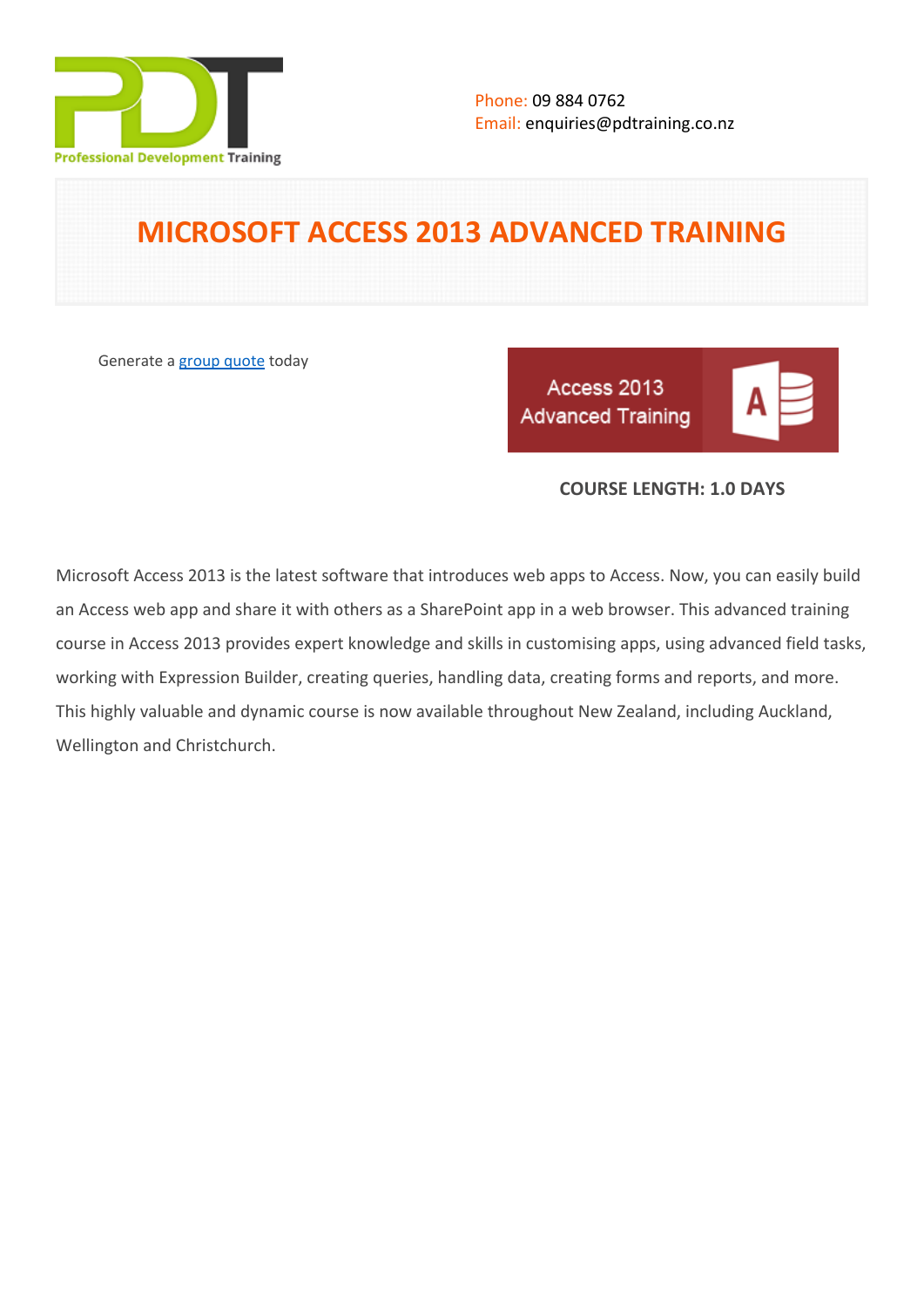### **MICROSOFT ACCESS 2013 ADVANCED TRAINING COURSE OUTLINE**

#### **FOREWORD**

During this course, participants will develop skills in using the advanced features of Microsoft Access 2013, including using app view tools, customising apps, working with advanced Field tasks, working with external data, creating queries, and creating forms and reports. This Access 2013 Advanced Training Course helps in understanding and using the various advanced features of Access 2013 to help participants achieve mastery in it.

#### **OUTCOMES**

This extensive training course empowers participants with advanced understanding and skill development in Access 2013 to help them master it.

### **After completing this course, participants will have learned to:**

- Use app view
- Format controls
- Add, edit and delete views
- Modify the Action bar
- Move, resize and delete controls
- Add controls from the Ribbon and the Field List
- Change control properties
- Adjust row height and width
- Hide and freeze fields
- Add from Outlook and save an Outlook contact
- Work with Required Fields and Unique Fields
- Work with indexing
- Add lookup and relationship fields
- Work with the Expression Builder
- Work in the Table Design view
- Link, import and export data
- Create queries
- Create forms and reports

#### **MODULES**

#### **Lesson 1: Getting Started**

- Icebreaker
- Housekeeping Items
- The Parking Lot
- Workshop Objectives

#### **Lesson 2: Using App Views**

- Understanding Views
- Adding a New View
- Editing a View
- Deleting a View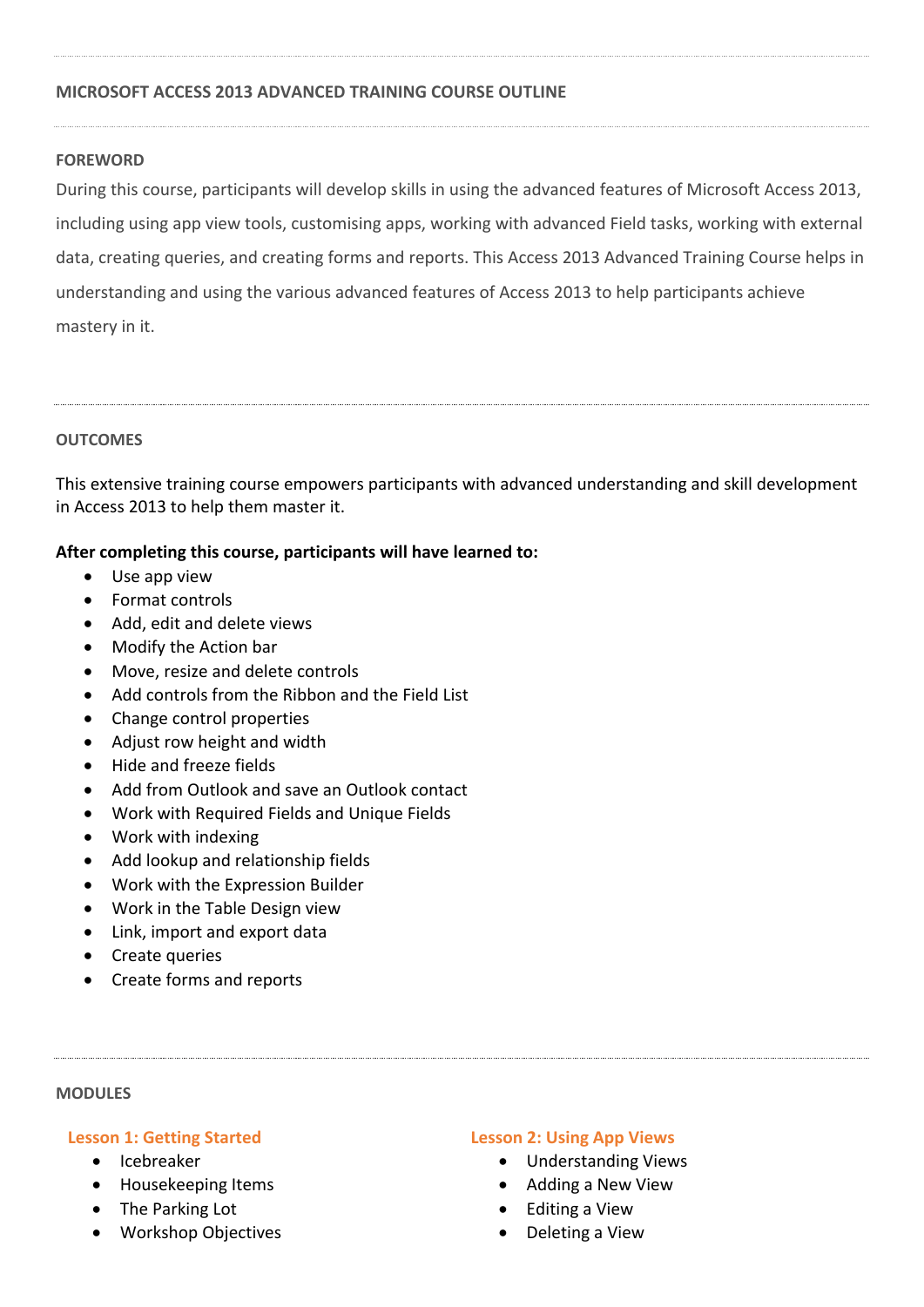- Adding a Popup View
- Module Two: Review Questions

## **Lesson 3: Customising Apps (I)**

- Checking Your Database Name or Server Location
- Modifying the Action Bar
- Opening a Table for Editing
- Moving, Resizing, or Deleting Controls
- Module Three: Review Questions

## **Lesson 5: Advanced Record Tasks**

- Showing Totals
- Adding from Outlook
- Saving a Record as an Outlook Contact
- Adjust Row Height
- Hiding and Un-hiding Fields
- **•** Freezing and Unfreezing Fields
- Formatting Text
- Module Five: Review Questions

## **Lesson 7: Advanced Field Tasks**

- Adjusting the Field Size/Width
- Setting Field Default Value
- Working with More Fields
- Working with Field Validation Options
- Using the Field List
- Module Seven: Review Questions

## **Lesson 9: Working with External Data**

- Linking Data
- Importing Data
- Using the Table Analyser
- Refreshing Data
- Exporting Data
- Module Nine: Review Questions

## **Lesson 11: Creating Forms and Reports**

- Creating a Form with the Form Wizard
- Creating a Report with the Report Wizard
- Modifying Form Layout
- Navigating the Field List
- Key Features on the Form Tools Tabs

## **Lesson 4: Customising Apps (II)**

- Adding Controls from the Ribbon
- Adding Controls from the Field List
- Changing Control Properties
- Module Four: Review Questions

## **Lesson 6: Adding Other Types of Fields**

- Adding Rich Text and Long Text Fields
- Adding Attachment Fields
- Adding Hyperlink Fields
- Adding Lookup & Relationship Fields
- Adding Calculated Fields
- Module Six: Review Questions

### **Lesson 8: Working in Table Design View**

- Opening Design View
- Working with Field Properties
- Setting the Primary Key
- Using the Properties Sheet
- Working with Table Properties
- Viewing Table Relationships
- Using Relationship Tools
- Viewing Object Dependencies
- Module Eight: Review Questions

#### **Lesson 10: Creating Queries**

- Creating a Select Query
- Creating a Make Table Query
- Creating an Append Query
- Creating a Cross tab Query
- Showing and Removing Tables
- Module Ten: Review Questions

## **Lesson 12: Wrapping Up**

- Words from the Wise
- Review of the Parking Lot
- Lessons Learned
- Completion of Action Plans and Evaluations